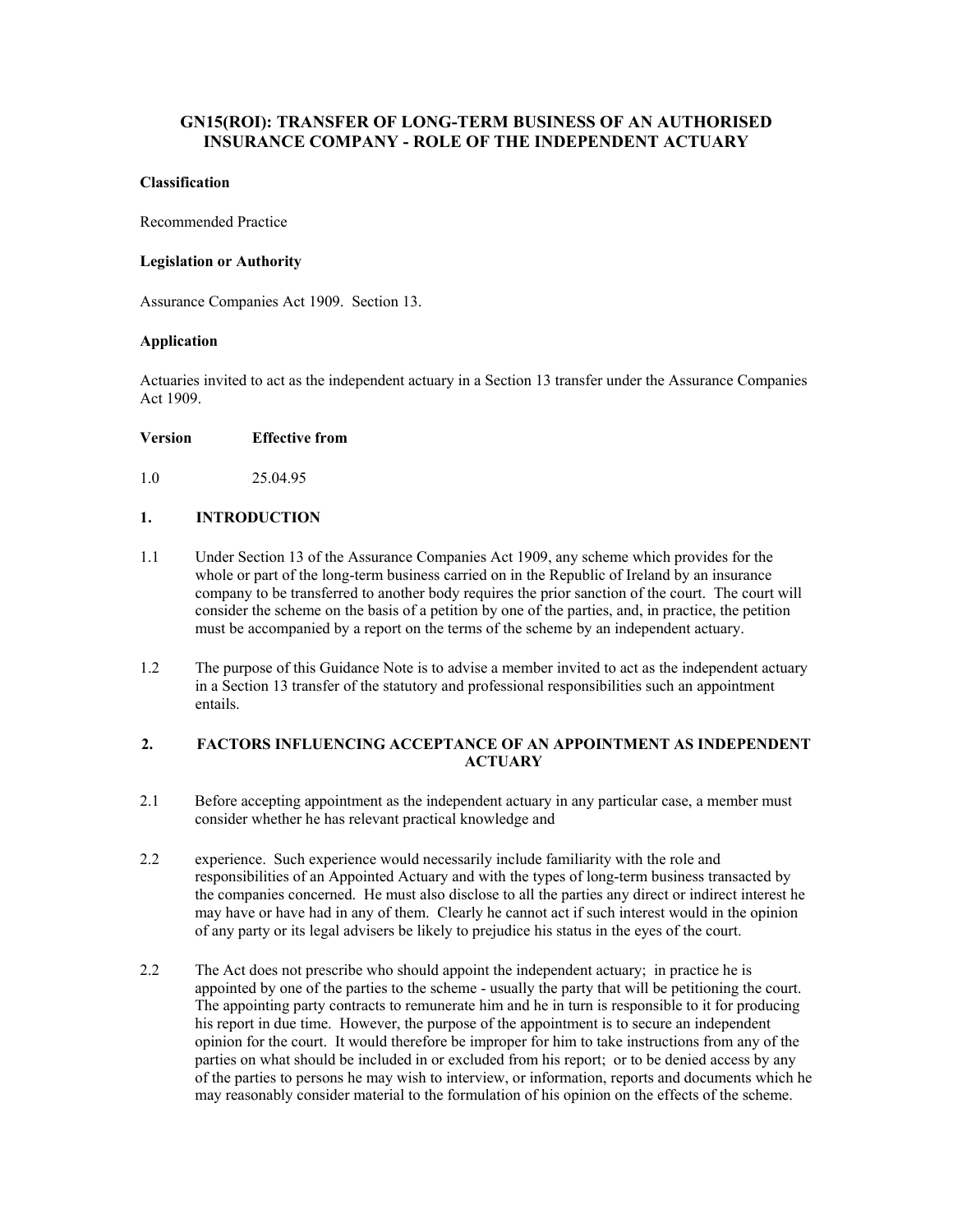He should ensure that this is understood by the parties concerned before accepting the appointment.

2.3 If, for any reason other than the abandoning of the scheme, the actuary's appointment is revoked or he resigns prior to his report being submitted to the party which has appointed him or being circulated (whether in summary or otherwise) to long-term policyholders, he should consider whether the circumstances are such that he should make them known to the Department of Enterprise, Trade and Employment. Any actuary offered an appointment as an independent actuary should enquire if the appointment has previously been accepted and subsequently vacated by another actuary; if so, he should take all reasonable steps to satisfy himself as to the propriety of the circumstances in which the revocation or resignation of the previous actuary's appointment took place.

## **3 THE EXTENT OF THE INDEPENDENT ACTUARY'S INVOLVEMENT**

- 3.1 Given that the court is unlikely to sanction the scheme if the independent actuary indicates serious dissatisfaction with its terms, it is in the interests of all the parties that once he has been appointed he is informed of the draft terms and provisions of the proposed scheme at the various stages of its development. He should therefore actively seek such information and be prepared to indicate with impartiality any terms or provisions which by their inclusion in or omission from the scheme as drafted, as the case may be, would be likely to cause him to express reservations about the scheme in his report.
- 3.2 The Minister for Enterprise and Employment will invariably be made a notice party to the petition and, as such, will be entitled to be heard by the court when the petition is being considered. It is therefore advisable for the independent actuary to contact the Insurance Division of that Department at an early stage, with the knowledge of the petitioner, to establish whether there are any matters pertaining to the scheme which they wish to draw to his attention. He should maintain this line of communication until the scheme is presented to the court.
- 3.3 The amount of investigative work that the independent actuary will need to do will depend on the circumstances of the case. It is reasonable for him to expect the Appointed Actuary of the transferor company to provide him with such valuations of the assets and liabilities as he may require, and to disclose to him information on such matters as how bonus rates have been determined in recent years in respect of any with-profit business. If the transferee company already has a long-term business fund of its own, similar information from the Appointed Actuary of that company may be necessary. It has become customary in cases of any complexity for the petition to be accompanied by a report from any Appointed Actuary concerned, although this is not a legal requirement. There may also be private actuarial reports to one or more of the parties, production of which would assist the independent actuary in appraising the scheme. He must, however, form his own judgement on the quality of the information supplied to him, the reasonableness of the work of other actuaries, and therefore the extent of any investigative or verification work he himself needs to do.
- 3.4 Other documents the independent actuary will normally wish to examine in relation to each of the companies involved in the transfer will include its memorandum and articles of association and, if the company is currently trading, its latest annual report and accounts and Department of Enterprise, Trade and Employment returns; the latest report submitted by its Appointed Actuary to the directors in accordance with paragraphs 8.1 to 8.5 of GN1(ROI); and sample quotations and policy documents which state or illustrate how policies will participate in profits, qualify for discretionary benefits, or be subject to future variations in charges. In addition, he should ask about the operational plans of any company which, after the effective date, will have policyholders who fail to be considered in his report.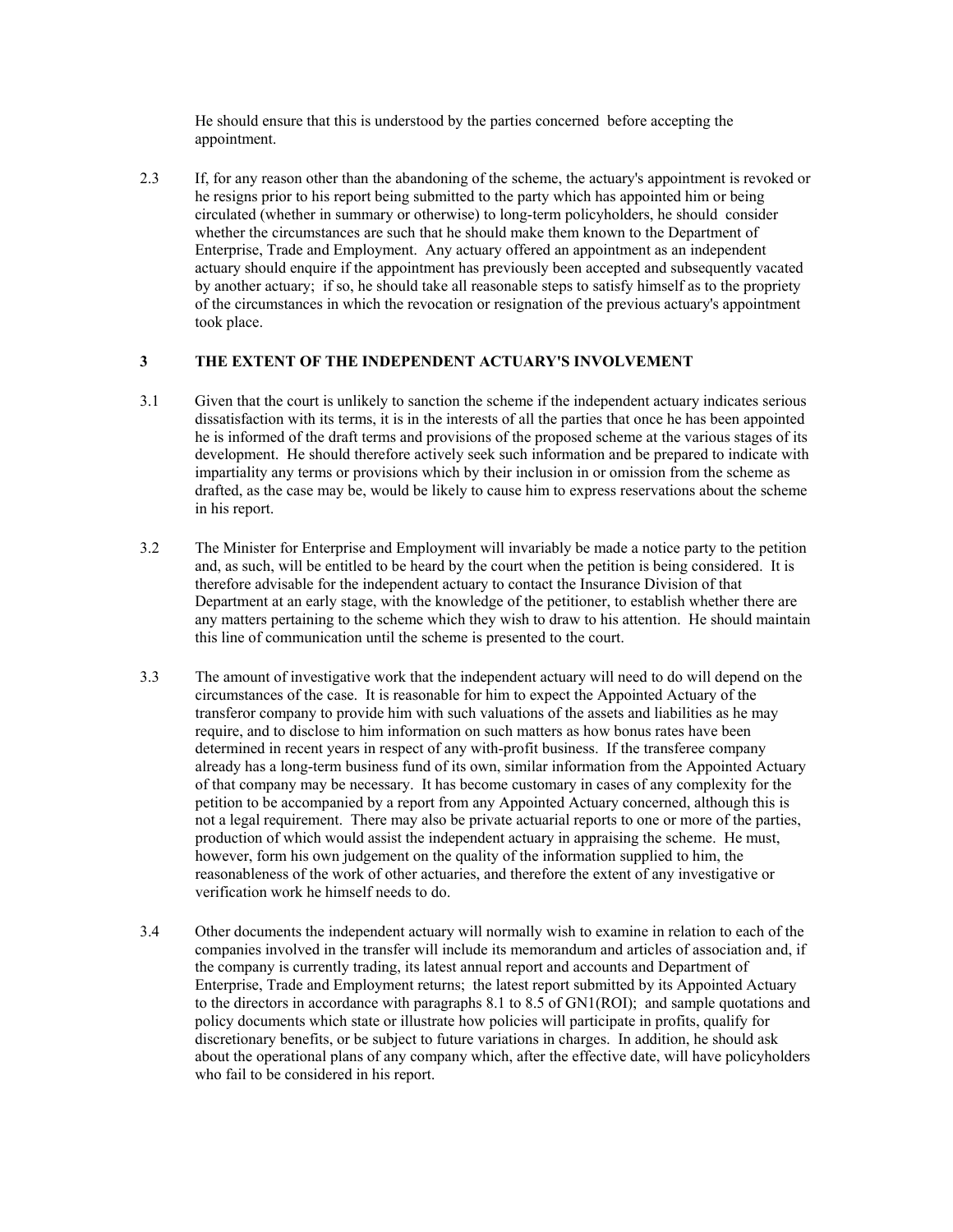# **4. THE REPORT**

- 4.1 The independent actuary's report on the terms of the scheme is required by Section 13(3), which provides that " a statement of the nature of the amalgamation or transfer, as the case may be, together with an abstract containing the material facts embodied in the agreement or deed under which the amalgamation or transfer is proposed to be effected, and copies of the actuarial or other reports upon which the agreement or deed is founded, including a report by an independent actuary, shall , unless the Court otherwise directs, be transmitted to each policyholder of each company". The actuary should therefore bear in mind in preparing his report that policyholders and members may rely on it when considering how to cast their vote in any extraordinary general meeting called to approve the terms of the scheme, and whether or not to make representations to the court about the likely effect of the scheme.
- 4.2 Application may be made to the court by the petitioner to the effect that only a summary of the independent actuary's report need be sent to policyholders and members. It is the independent actuary's responsibility to ensure that the contents of any such summary are adequate given the context in which it is being circulated, and that neither it nor any document which will accompany it gives a misleading impression of the findings in his full report.
- 4.3 The actuary needs to consider and report as appropriate on the effect of the scheme on (a) all transferring policyholders, (b) any long-term policyholders of the transferor company whose policies will remain with the company, and (c) any long-term policyholders of the transferee company. Whilst not directly concerned with the effect of the scheme on those who become policyholders on or after the date when, subject to the approval of the court, it will become effective, the independent actuary will need to consider whether the development plans of any of the companies involved may adversely affect policyholders with whom he is concerned.
- 4.4 The contents of the independent actuary's report will be influenced by the circumstances of each case; the following are, however, some of the matters which he should, where appropriate, cover in it;
- 4.4.1 The name of the party which has appointed him.
- 4.4.2 A statement of his professional qualifications.
- 4.4.3 Whether or not he has a direct or indirect interest in any of the parties which might be thought to influence his independence; if so, the interest should be disclosed.
- 4.4.4 A disclaimer to the effect that by virtue of Section 13 of the Act his report is limited to a comparison of the likely effects on the policyholders of the relevant companies if the scheme of transfer being presented to the court is or is not implemented; it is not concerned with possible alternative schemes.
- 4.4.5 The purpose of the scheme.
- 4.4.6 A summary of the terms of the scheme in so far as they are relevant to the contents of his report.
- 4.4.7 What documents and reports he has considered in relation to each of the companies involved in the transfer.
- 4.4.8 The cost and tax consequences of the scheme, in so far as these will affect policyholders' funds.
- 4..4.9 The effect of the scheme on the security of policyholders' contractual benefits.